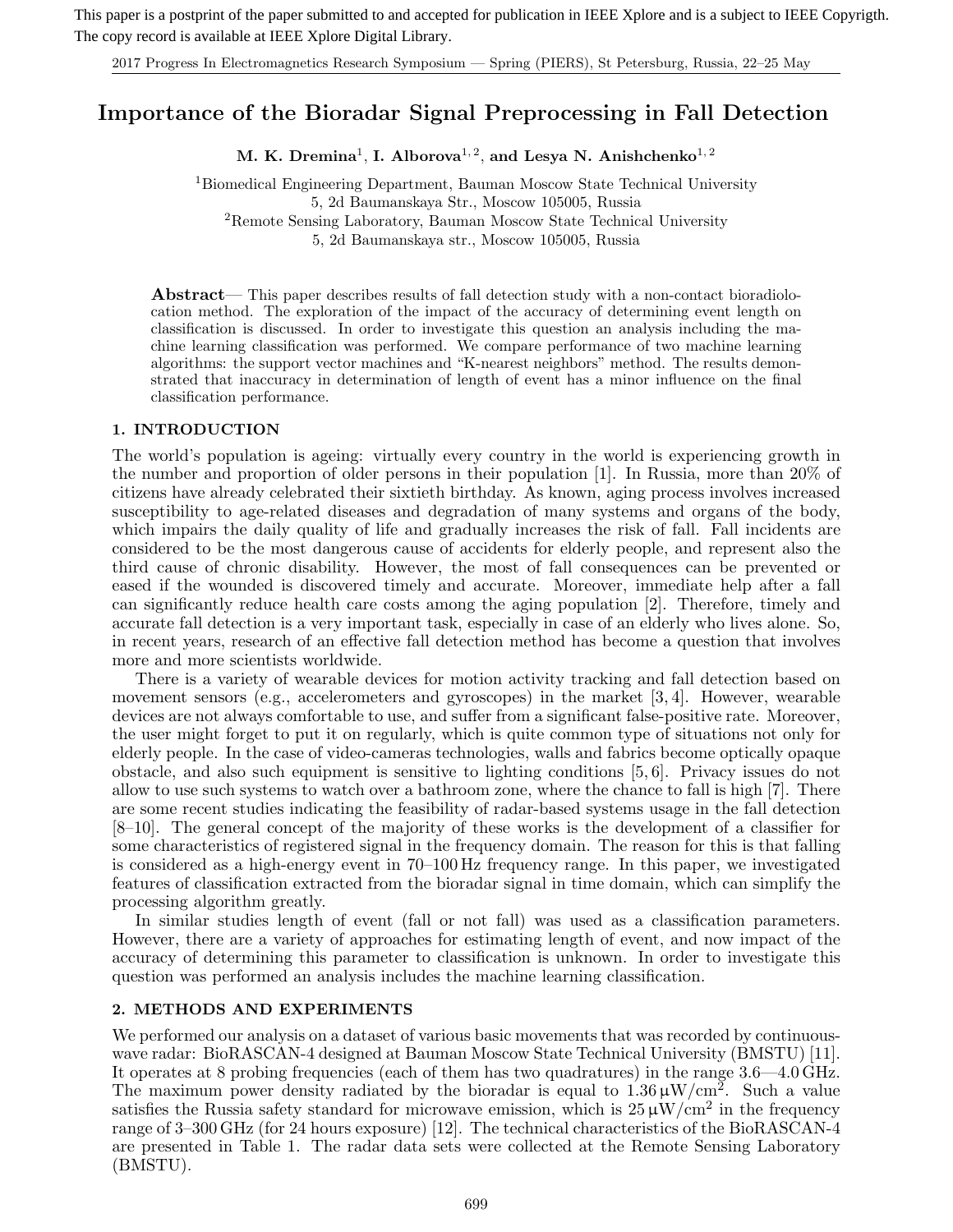The bioradar signals were recorded for different types of everyday movements, including turning 90 and 180 degrees, arm motion up and down, going in and out of the room, sitting on the chair and standing up from it. Examinees were mimicking falls on a previously prepared floor covering (feather pillows) to make the falling as save as possible. The scheme of the experiment is given in Fig. 1. Three healthy volunteers participated in stage of the experiments. Each of them gave the informed consent prior to the participation. The elderly also took part in the accumulation of the dataset (except for fall movements). The accumulated database contains records of 244 different movements including 65 with fall pattern (for each frequency).

| Number of frequencies                  |                   |  |  |
|----------------------------------------|-------------------|--|--|
| Frequency range                        | 3.6 to $4.0$ GHz  |  |  |
| Dynamic range of the recording signals | $60\,\mathrm{dB}$ |  |  |
| Gain constant                          | $20\,\mathrm{dB}$ |  |  |
| RF output                              | $\rm < 3\,mW$     |  |  |
| Sensitivity                            | 1 mm              |  |  |

Table 1. Technical characteristics of BioRASCAN-4.



Figure 1. The scheme of experiment.

#### **3. DATA PROCESSING**

The preprocessing algorithm involves several sub-stages shown in Fig. 2, similar to the previous study [9]. A received radar signal, which consists of a two quadratures for each probing frequency, is data-in of algorithm. Duration of the records may vary. Each bioradar record consists of 16 signals (8 operating frequencies, each of them has I and Q quadrature), which were recorded simultaneously. The first stage starts from automatic selection one of the quadratures (choosing the one with higher energy level). Further, a chosen record is divided into intervals of 10 s duration. Each interval was analyzed by threshold function similar to [13] that determines exactly where important events occurred in the data sequence. Once an event is detected, the extraction of features for analyzed data fragment is performed. Data from our previous research [9] have shown that the following parameters are useful for fall events classification — *length of event* t and *variation of signal amplitude*  $\Delta A$ . At the completion of feature extraction phase obtained data go to the summary table.



Figure 2. Scheme of the preprocessing algorithm.

Therefore, upon processing of all records by the above algorithm, the obtained summary table with data of classification parameters was used to further stage of features investigating by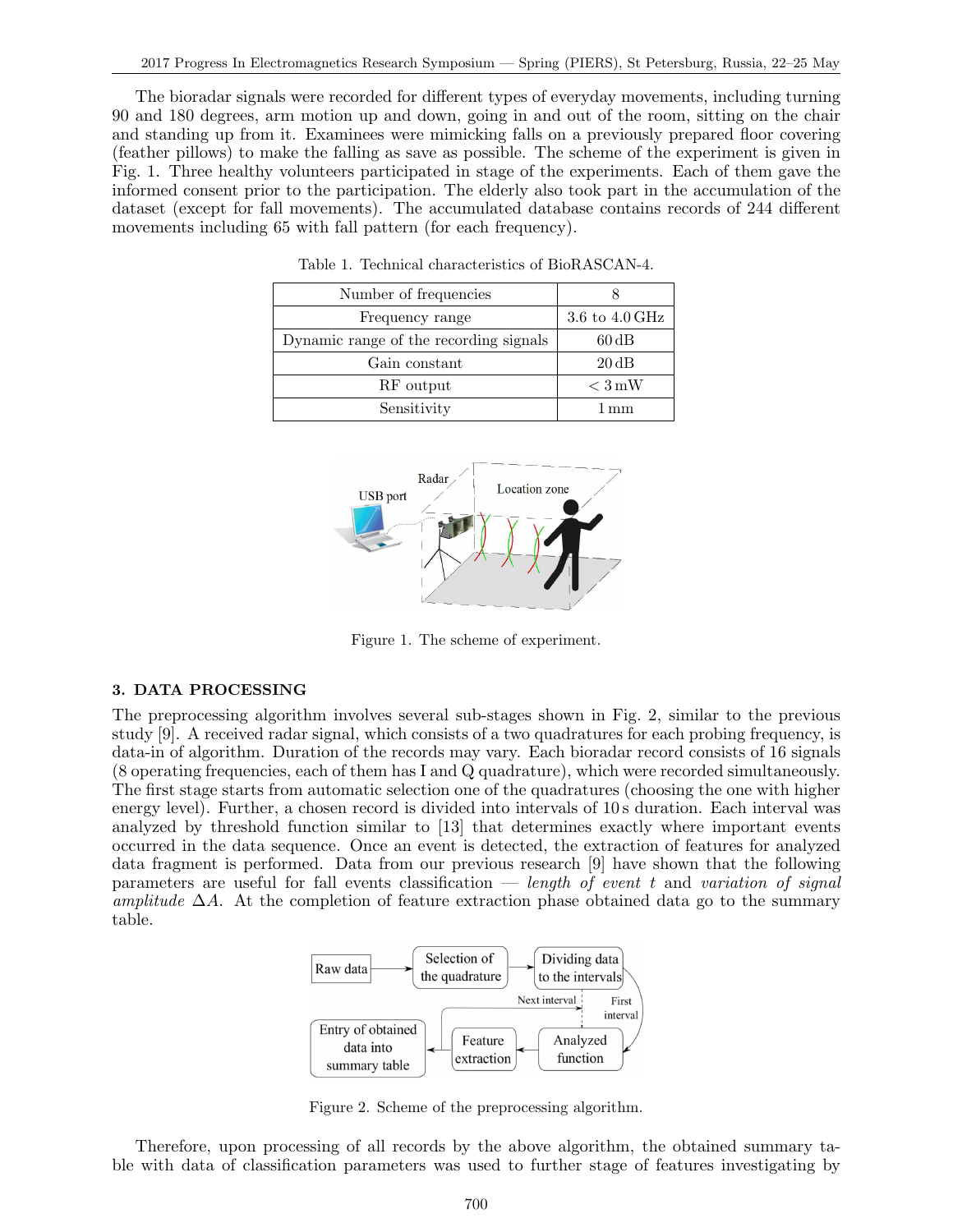using machine-learning algorithms. Data preprocessing and further modeling were done utilizing MATLAB 2015a.

In order to estimate the impact of the accuracy of determining length of event  $-t$ , a uniform noise was generated and added to obtained data of t parameter. The noise was generated with mean equal to 0 and the following values of maximum and minimum:  $+/-0.1$  s,  $+/-0.5$  s,  $+/-1$  s. That numbers was chosen by reasons of minimum value of t is equal 1 second.

After that step the datasets with noise was normalized. Scatter plot for one of the result datasets is shown in Fig. 3.



Figure 3. Scatter plot of obtained values of classification parameters (probing frequency = 3, 8 GHz).

In order to get a comprehensive assessment of the investigated question was compared two most exploited machine learning algorithms: Support Vector Machines (SVM) [14] and K-Nearest Neighbors (KNN) [15].

As known, SVM method in initial version is a binary classifier, which based on finding the best hyperplane in the feature space that gives the largest minimum distance to the training examples according to the class value. KNN is a classifier, which is based on calculation distance (Euclidean or another) from a new instance to each instance in the training dataset. After that it assigns the new instance to the majority class label from the closest k neighboring instances in the training dataset.

| Level of noise $= 0$   | Coarse Gaussian SVM |      | Linear SVM   |      | Cubic KNN    |          | Weighted KNN |      |
|------------------------|---------------------|------|--------------|------|--------------|----------|--------------|------|
|                        | Actual Class        |      | Actual Class |      | Actual Class |          | Actual Class |      |
| <b>Predicted Class</b> | Not fall            | Fall | Not fall     | Fall | Not fall     | Fall     | Not fall     | Fall |
| Not fall               | 167                 |      | 170          | 8    | 168          | $\Omega$ | 166          |      |
| Fall                   | 12                  | 64   | 9            | 57   | 11           | 63       | 13           | 64   |
| <b>FPR</b>             | $6.7\%$             |      | $5.3\%$      |      | $6.1\%$      |          | $7.26\%$     |      |
| $\pmb{FNR}$            | $1.5\%$             |      | 12.31%       |      | $3.1\%$      |          | $1.5\%$      |      |

Table 2. Performance evaluation for dataset without noise.

Table 3. Cohen's kappa evaluation for all classification results (datasets with different level of noise).

| Level of noise | Coarse Gaussian<br><b>SVM</b> | Linear SVM | Cubic KNN | Weighted KNN | Mean   |
|----------------|-------------------------------|------------|-----------|--------------|--------|
|                | 0.8906                        | 0.8500     | 0.8895    | 0.8827       | 0.8782 |
| $+/-0.1$ c     | 0.8827                        | 0.8771     | 0.8895    | 0.8827       | 0.8830 |
| $+/-0.5$ c     | 0.8827                        | 0.8514     | 0.8555    | 0.8906       | 0.8701 |
| $+/-1$ c       | 0.8827                        | 0.8608     | 0.8805    | 0.8917       | 0.8789 |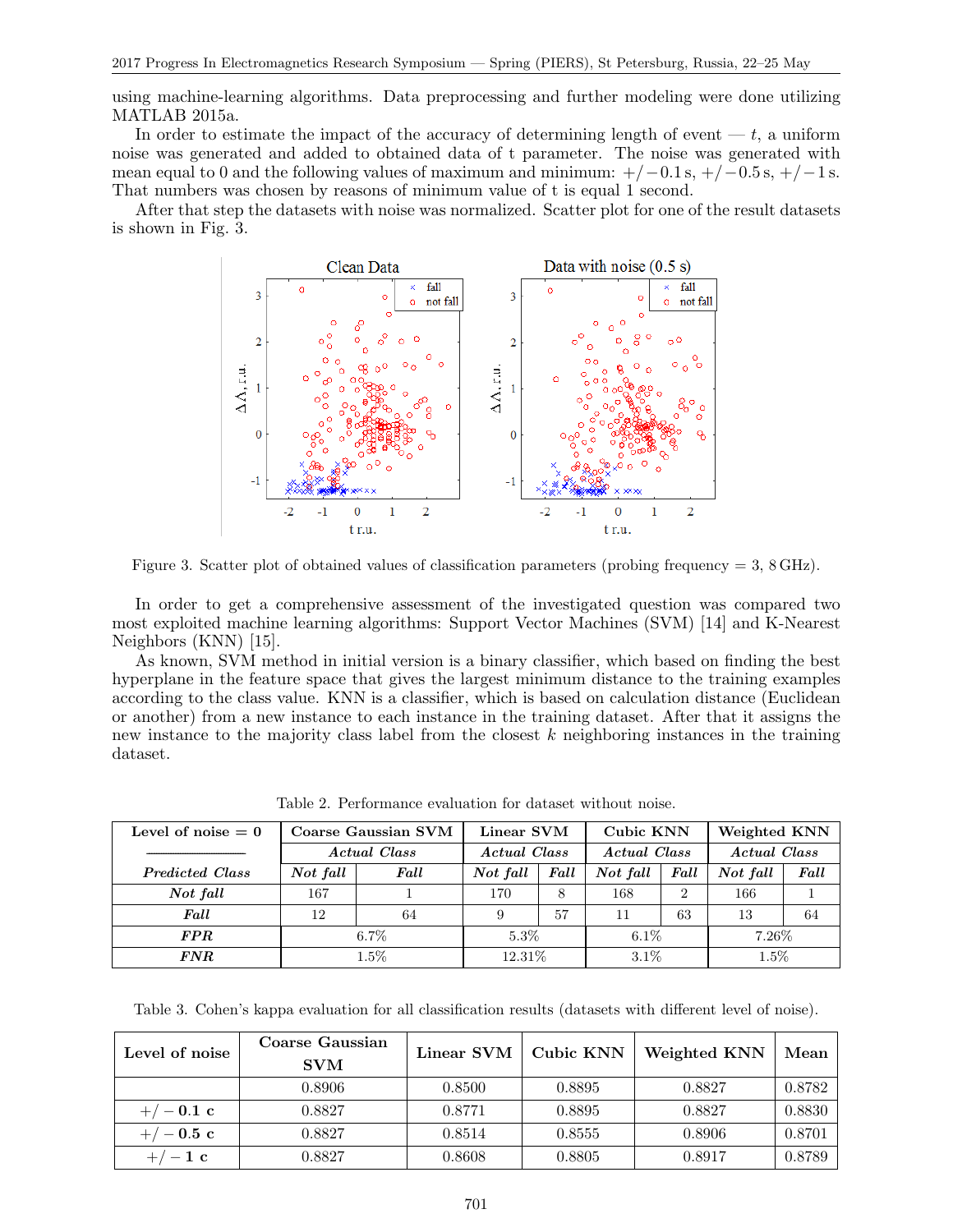The four classifiers were implemented: Linear SVM, Coarse Gaussian SVM, Cubic KNN and Weighted KNN. All of the classifiers were used with their default parameters as implemented in the MATLAB Classification Learner toolbox.

For the evaluation of the implemented classifiers and preventing overfitting, the cross validation k-folds technique was used with  $k = 5$ . For the evaluation of the classification performance confusion matrix and Cohen's kappa coefficient were computed (Table 3). In Table 2 the confusion matrices and other classification performance parameters are given for both applied methods of classification. The level of obtained accuracy was assessed as false positive rate (FPR) and false negative rate (FNR). The results of different classifiers generally show a good classification performance. However, the Coarse Gaussian SVM classifier demonstrated the best result.

# **4. CONCLUSION**

In this study, we aimed to determine whether the accuracy of estimation length of event parameter is important for development of fall detection classifier with good performance. Moreover, we tried to estimate the advantages classification based only on time domain parameters. From the present study, the following conclusion can be drawn:

- The inaccuracy in determination of length of event has a minor influence on the final classification performance.
- The level of errors for developed classifiers is commensurable with results of other works on this theme [3, 6, 8, 10].

These results  $(FNP > 5\%)$  can be explained by small number of classification parameters. However, in general the developed classifier has shown a sufficient level of accuracy  $(> 94\%)$ . Moreover, the size of the experimental dataset we used is much bigger than datasets in similar works [8, 10].

The future research developments will be performed in the following main directions: enriching dataset of different motion patterns in the bioradiolocation signals and extension of number of classification parameters, which should allow diminishing the number of false alerts.

## **REFERENCES**

- 1. United Nations, Department of Economic and Social Affairs, Population Division, World Population Prospects, The 2013 Revision, CD-ROM Edition, 2013.
- 2. Todd, C. and D. Skelton, "What are the main risk factors for falls among older people and what are the most effective interventions to prevent these falls?" Copenhagen, WHO Regional Office for Europe, 2004 (Health Evidence Network report; http://www.euro.who.int/document/E82552.pdf, accessed Oct. 15, 2016).
- 3. Gjoreski, M., H. Gjoreski, and M. Lustrek, "How accurately can your wrist device recognize daily activities and detect falls?" *Sensors*, Vol. 16, 800, 2016.
- 4. Chuah, Y. and J. Lee, "Fall detection of elderly people in bathroom: A complement method of wearable device," *International Journal of Applied Engineering Research*, ISSN 0973-4562, Vol. 11, No. 6, 4184–4186, 2016.
- 5. Kumar, D. P., Y. Yun, and I. Y. H. Gu, "Fall detection in RGB-D videos by combining shape and motion features," *2016 IEEE International Conference on Acoustics, Speech and Signal Processing (ICASSP)*, 1337–1341, Shanghai, 2016.
- 6. Mundher, Z. A., "A real-time fall detection system in elderly care using mobile robot and kinect sensor," *International Journal of Materials, Mechanics and Manufacturing*, Vol. 2, No. 2, May 2014.
- 7. De Vito, C. A., D. A. Lambert, R. W. Sattin, S. Bacchelli, A. Ros, and J. G. Rodriguez, "Fall injuries among the elderly. Community-based surveillance," *J. Am Geriatr Soc.*, Vol. 36, No. 11, 1029–1035, Nov. 1988.
- 8. Wu, Q., Y. D. Zhang, W. Tao, and M. G. Amin, "Radar-based fall detection based on Doppler time-frequency signatures for assisted living," *IET Radar, Sonar* & *Navigation, Special Issue on Application of Radar to Remote Patient Monitoring and Eldercare*, Vol. 9, No. 2, 164–172, Feb. 2015.
- 9. Dremina, M. K. and L. N. Anishchenko, "Contactless fall detection by means of CW bioradar," *PIERS Proceedings*, Shanghai, China, Aug. 8–12, 2016.